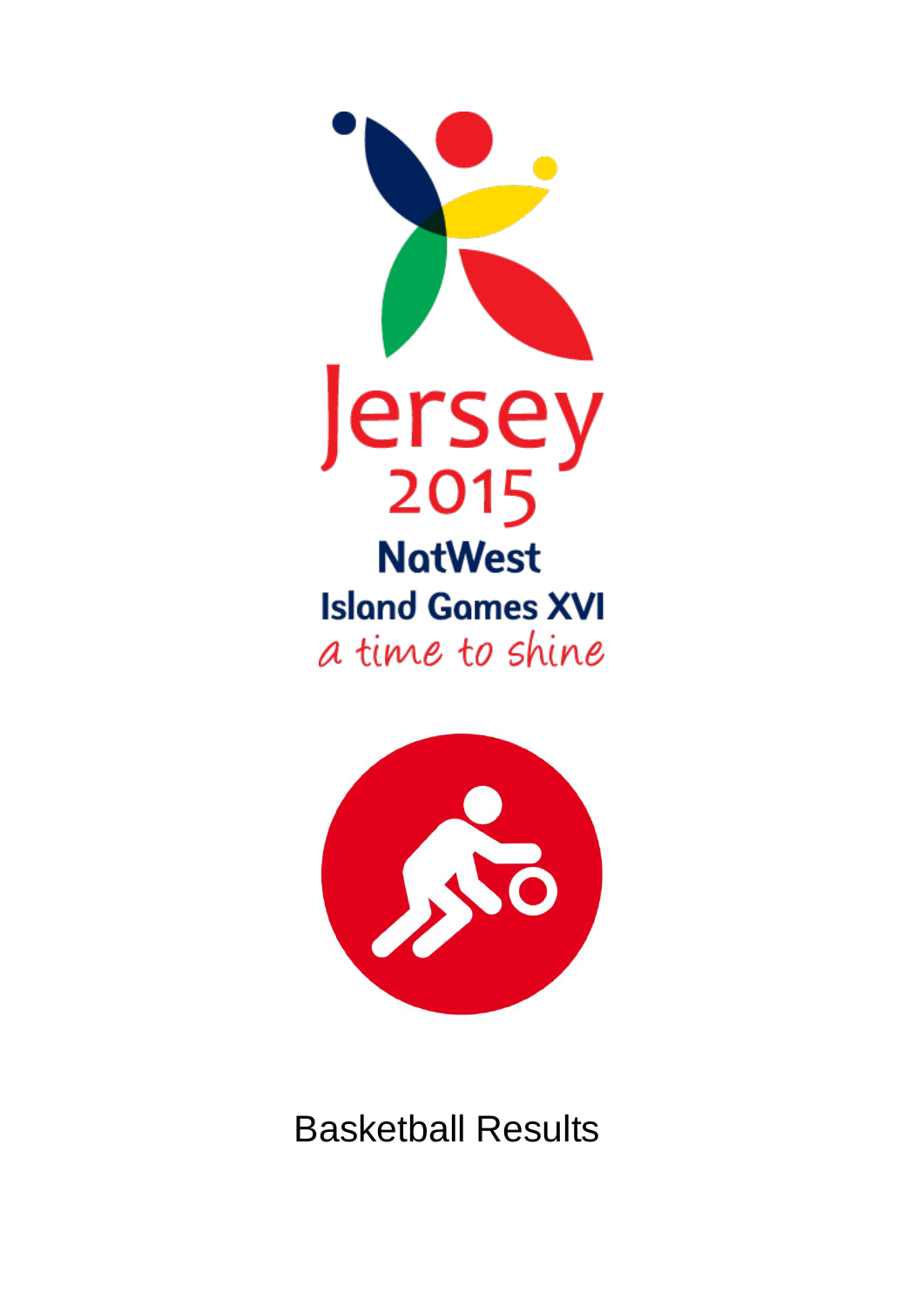

# Medal Table

Basketball

|                  | Island           |                        |                | <b>Gold Silver Bronze Total</b> |                |
|------------------|------------------|------------------------|----------------|---------------------------------|----------------|
| EÍg<br><b>AR</b> | Gotland          | $1 \quad \blacksquare$ | 0              | 0                               | $\mathbf{1}$   |
|                  | Saaremaa         | $1 \quad \blacksquare$ | $\overline{0}$ | 0                               | $\mathbf{1}$   |
|                  | Bermuda          | $\overline{0}$         | 1              | 0                               | $\mathbf{1}$   |
|                  | Menorca          | $\overline{0}$         | $\mathbf{1}$   | 0                               | $\mathbf{1}$   |
| щ                | Gibraltar        | $\mathbf{0}$           | 0              | $\overline{2}$                  | $\overline{2}$ |
|                  | Cayman Islands 0 |                        | 0              | 0                               | $\mathbf 0$    |
|                  | Faroe Islands    | $\overline{0}$         | 0              | 0                               | 0              |
|                  | Guernsey         | $\overline{0}$         | 0              | 0                               | 0              |
|                  | Isle of Man      | 0                      | 0              | $\mathbf 0$                     | 0              |
|                  | Isle of Wight    | $\overline{0}$         | 0              | 0                               | 0              |
|                  | Jersey           | $\overline{0}$         | 0              | 0                               | 0              |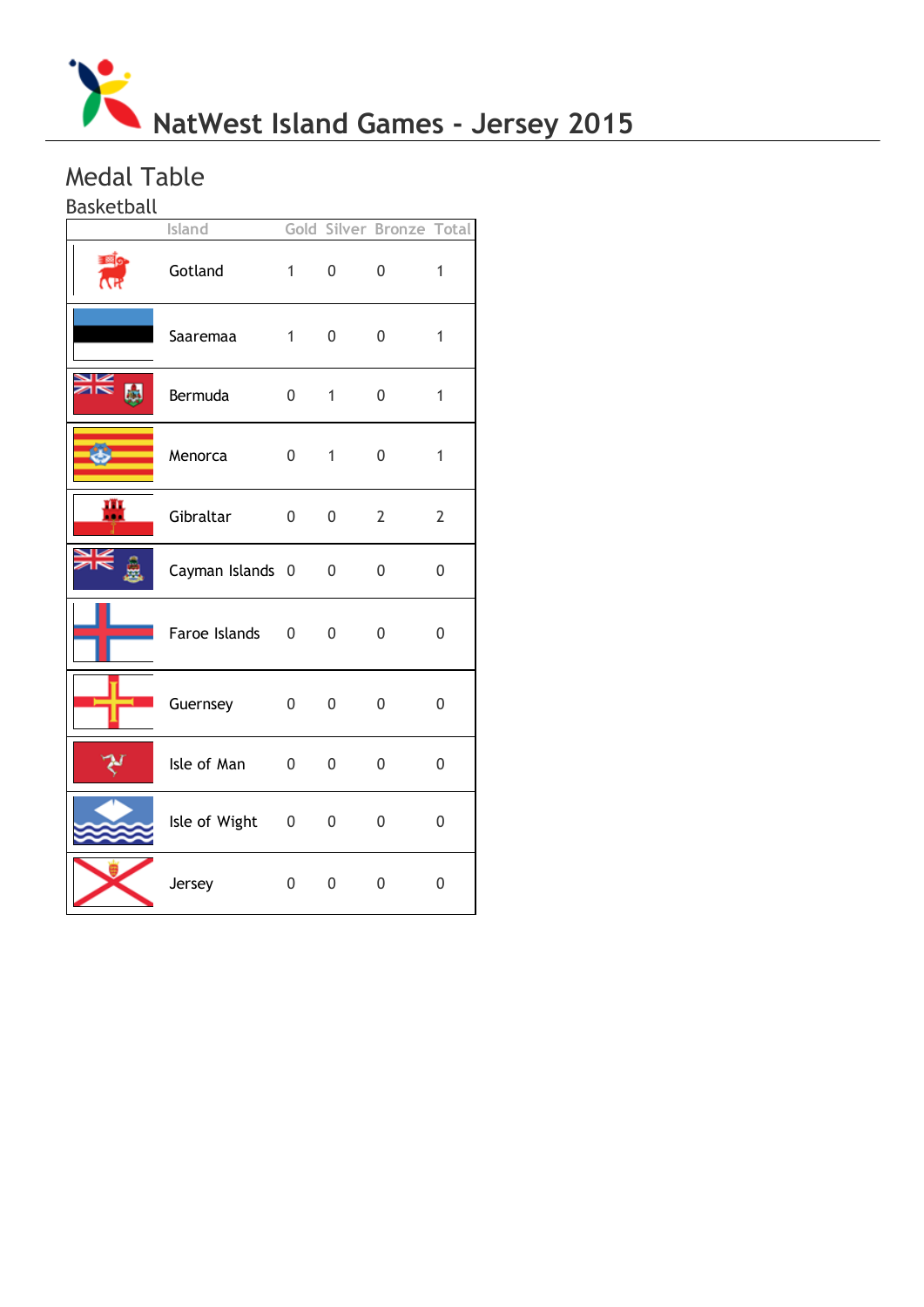

# Basketball Men's Basketball

# Heat: Final Placings

| <b>Position Team</b> |                  |
|----------------------|------------------|
| $\bullet$ 1st        | Saaremaa         |
| $\bullet$ 2nd        | Bermuda          |
| $\bullet$ 3rd        | <b>Cibraltar</b> |
| 4th                  | Guernsey         |

#### Heat: Medal Matches



# Heat: Playoffs



Last Result: 03/07/2015 13:18:48 Status: Confirmed 03/07/2015 18:30:01

# Heat: Group Stage

#### Group A

#### Group Table:

| Team                          |   |               |         |         | Played Won Lost For Against Difference Points |   |
|-------------------------------|---|---------------|---------|---------|-----------------------------------------------|---|
| <b>Externe Bermuda</b>        |   | 0             |         | 298 164 | 134                                           | 8 |
| $\blacksquare$ Guernsey       | 4 |               |         | 340 195 | 145                                           |   |
| Gotland                       |   | $\mathcal{L}$ | 245 281 |         | $-36$                                         | 6 |
| $\frac{1}{2}$ Isle of Wight 4 |   |               | 283 283 |         |                                               |   |
| $\frac{1}{2}$ Faroe Islands 4 |   |               |         | 114 357 | $-243$                                        |   |

п

Results:I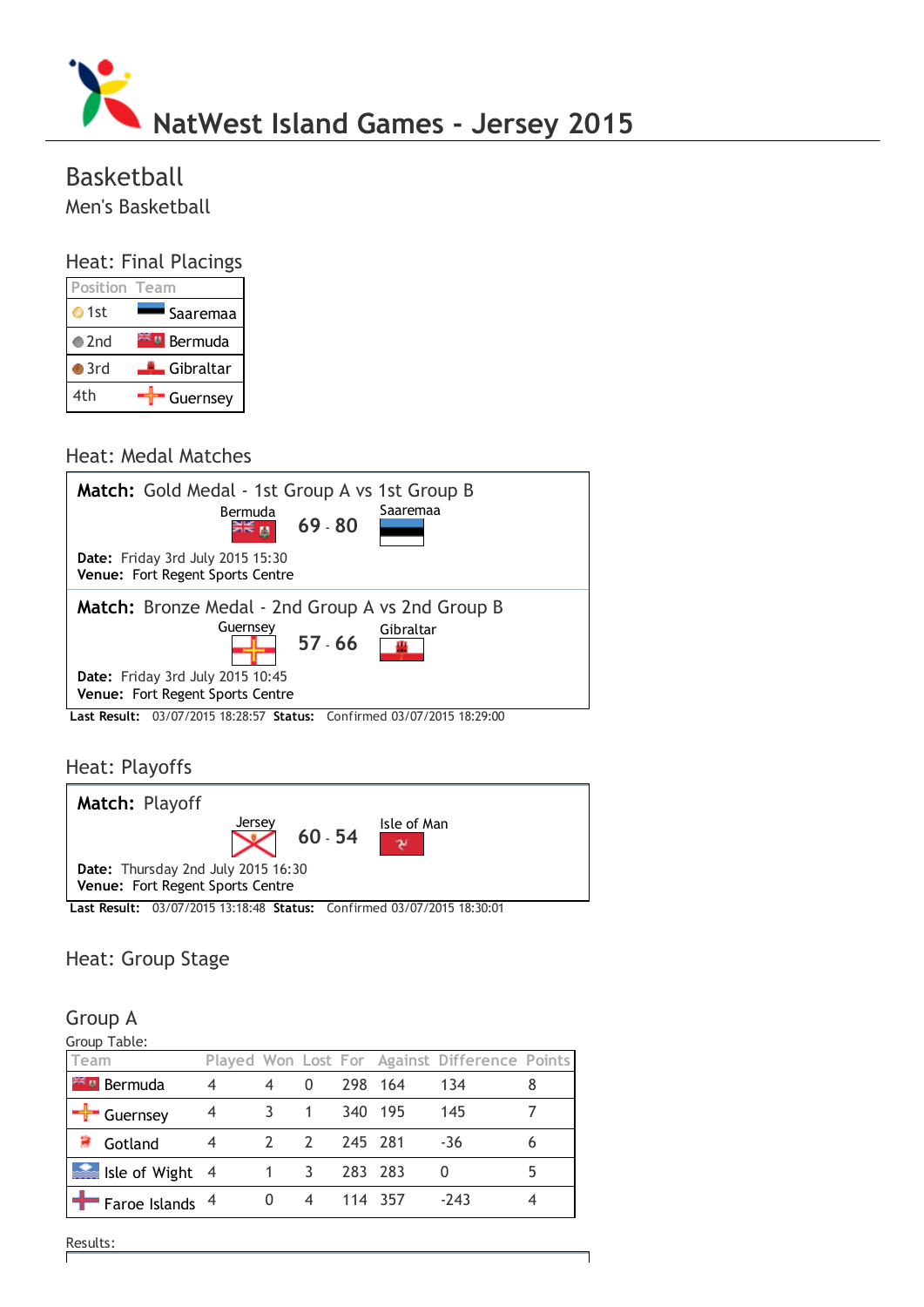

#### Group B

Group Table:

| Team                       |                         |                                                      |             |         |         | Played Won Lost For Against Difference Points |  |
|----------------------------|-------------------------|------------------------------------------------------|-------------|---------|---------|-----------------------------------------------|--|
| $\blacksquare$ Saaremaa    | - 3                     |                                                      | - 0         |         | 272 171 | -101                                          |  |
| Gibraltar                  | $\overline{\mathbf{3}}$ | 2 1 220 205                                          |             |         |         | 15                                            |  |
| <b>X</b> Jersey            |                         |                                                      | 1 2 184 193 |         |         |                                               |  |
| $\mathbb{R}$ Isle of Man 3 |                         | $\left( \begin{array}{c} 0 \\ 0 \end{array} \right)$ |             | 164 271 |         | -107                                          |  |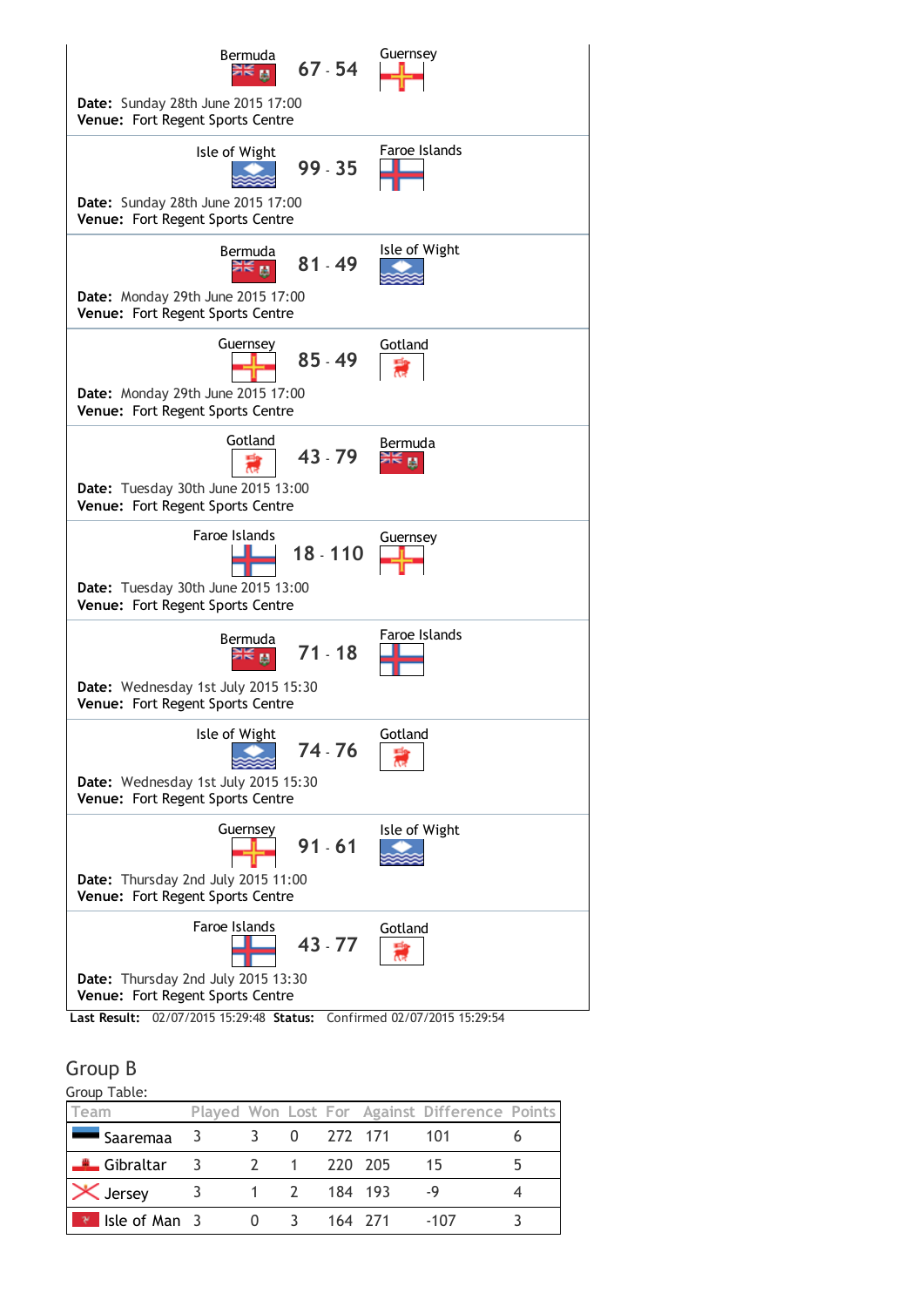

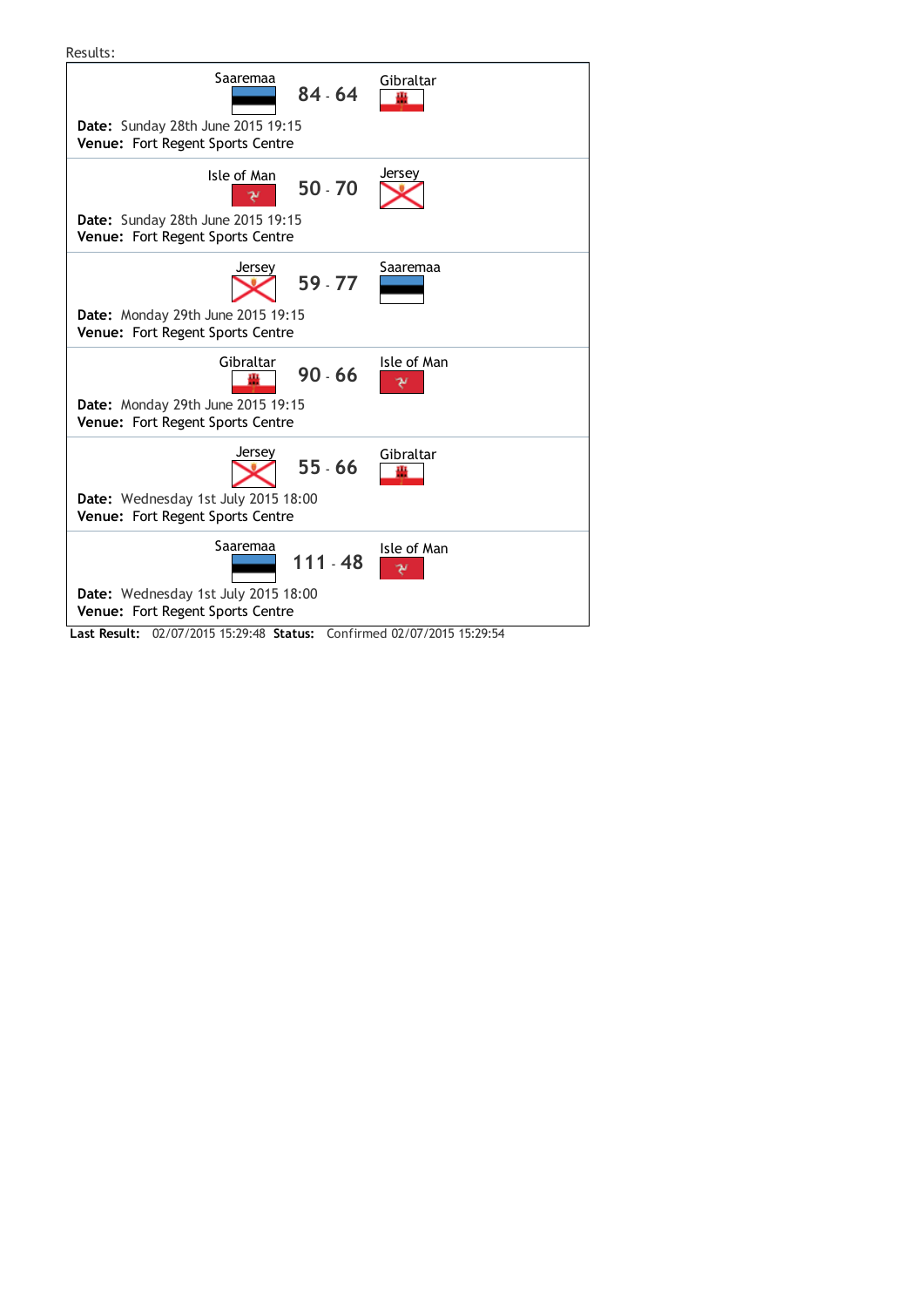# Basketball Women's Basketball

# Heat: Final Placings

| <b>Position Team</b> |                         |
|----------------------|-------------------------|
| $\bullet$ 1st        | Gotland                 |
| $\bullet$ 2nd        | Menorca                 |
| $\bullet$ 3rd        | <del>■</del> Gibraltar  |
| 4th                  | Guernsey                |
| 5th                  | <b>E</b> Cayman Islands |
| 6th                  | Isle of Man             |
| 7th                  | Jersey                  |

# Heat: Medal Matches



Heat: Playoffs

| Match: 4th Group A vs 3rd Group B<br>$64 - 27$<br>Isle of Man<br>Date: Wednesday 1st July 2015 13:00<br><b>Venue: Fort Regent Sports Centre</b> | Jersey         |
|-------------------------------------------------------------------------------------------------------------------------------------------------|----------------|
| Match: 3rd Group B vs 3rd Group A<br>Jersey<br>$20 - 61$<br>Date: Thursday 2nd July 2015 17:00<br><b>Venue: Fort Regent Sports Centre</b>       | Cayman Islands |

Last Result: 03/07/2015 13:19:19 Status: Unconfirmed

### Heat: Semi Finals

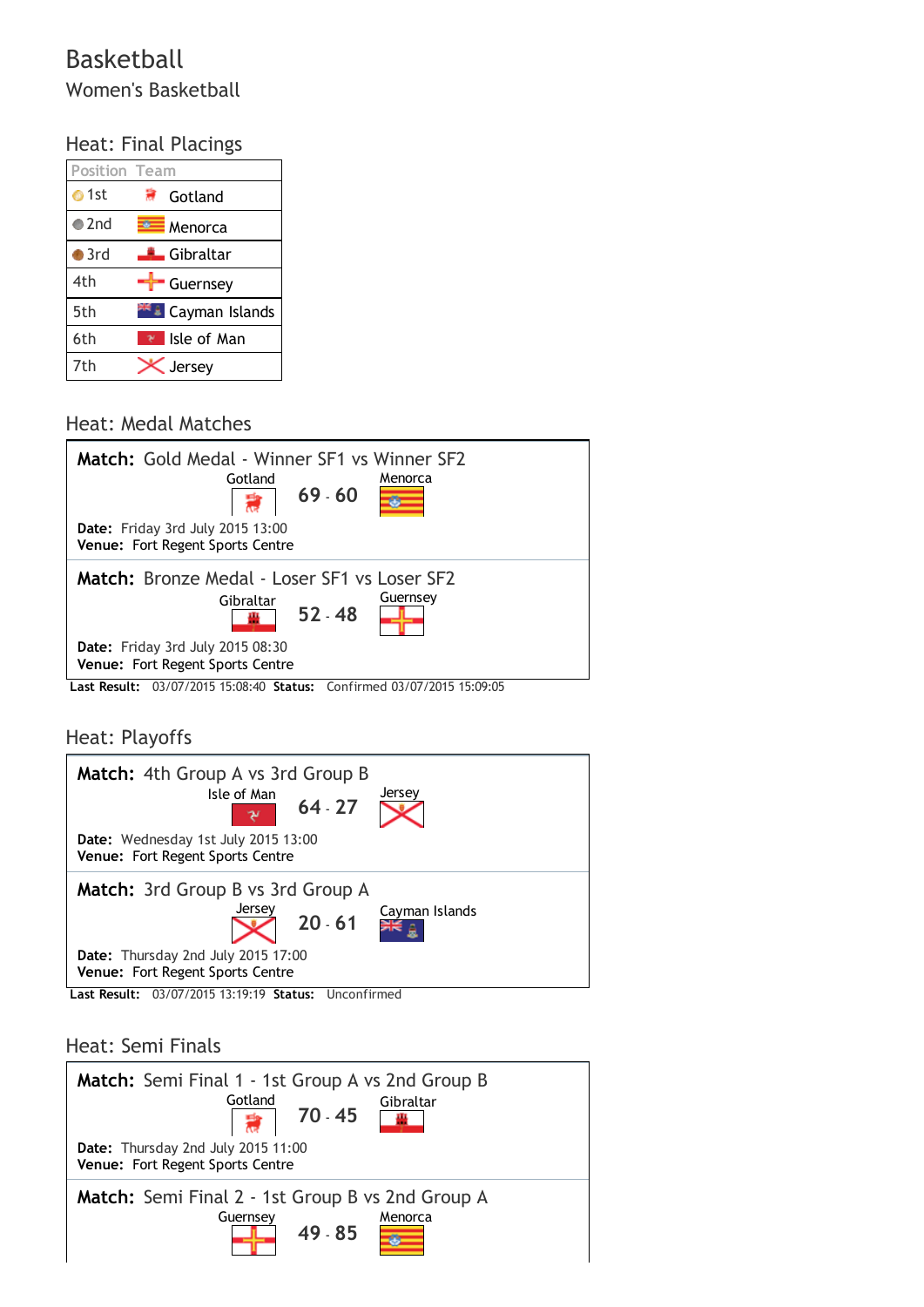Last Result: 02/07/2015 15:28:58 Status: Confirmed 02/07/2015 15:29:03

# Heat: Group Stage

#### Group A

Group Table:

| Team                          |              |           |                       |         | Played Won Lost For Against Difference Points |  |
|-------------------------------|--------------|-----------|-----------------------|---------|-----------------------------------------------|--|
| Gotland                       |              |           | $0\quad 271\quad 177$ |         | 94                                            |  |
| Menorca                       | $\mathbf{Z}$ | 1 240 159 |                       |         | -81                                           |  |
| <b>Fixed</b> Cayman Islands 3 | 1 2 147 197  |           |                       |         | -50                                           |  |
| Isle of Man                   | $\Omega$     |           |                       | 104 229 | $-125$                                        |  |



Last Result: 30/06/2015 22:44:03 Status: Confirmed 30/06/2015 22:45:00

#### Group B

Group Table:

| $\frac{1}{2}$                  |              |  |        |                                               |  |
|--------------------------------|--------------|--|--------|-----------------------------------------------|--|
| Team                           |              |  |        | Played Won Lost For Against Difference Points |  |
| <b>F</b> Guernsey 2 2 0 124 52 |              |  |        | -72                                           |  |
| <b>Example 1</b> Gibraltar 2   | 1 1 1 102 80 |  |        | -77                                           |  |
| $\mathsf{\times}$ Jersey 2 0 2 |              |  | 44 138 | -94                                           |  |

Results: